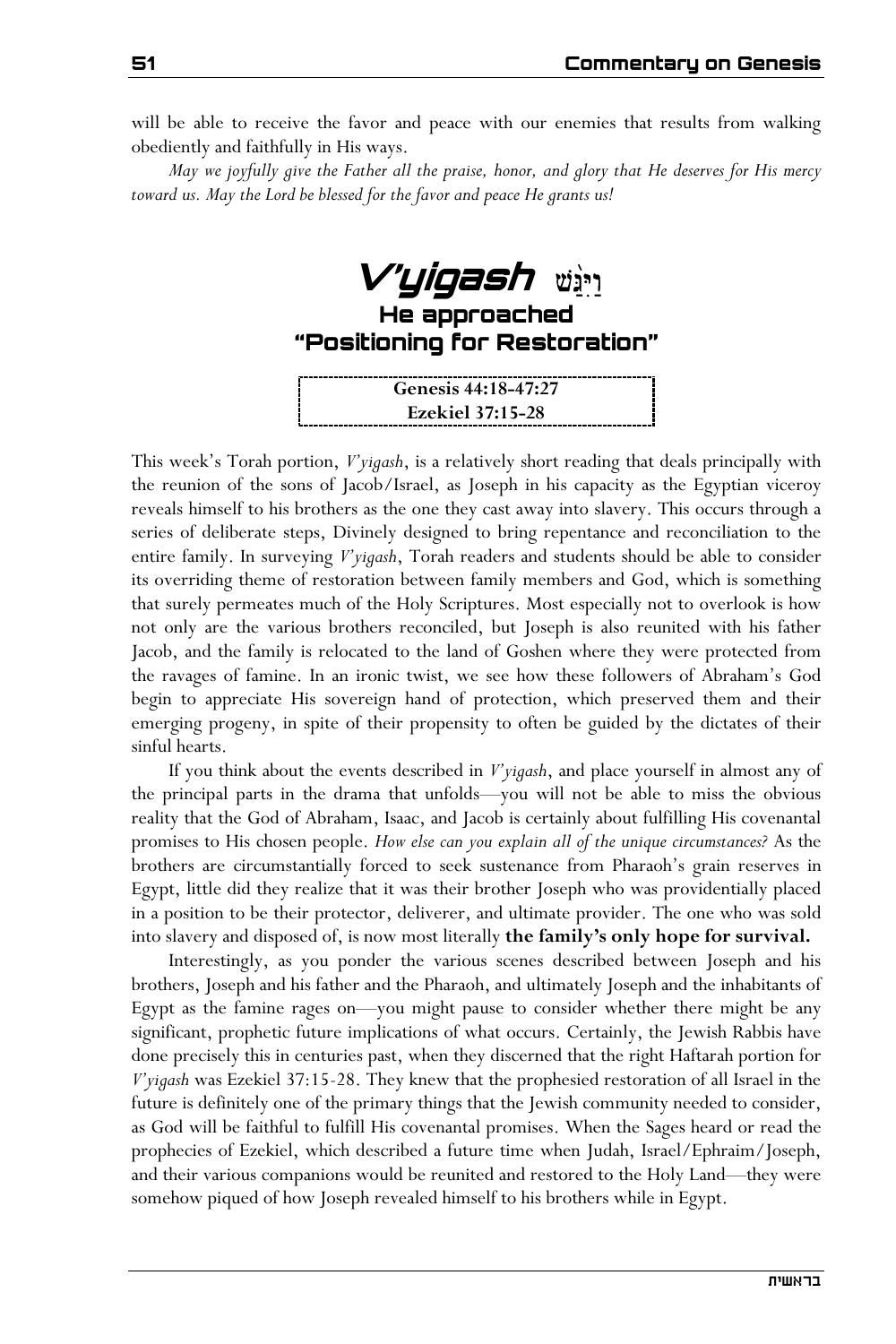As Messianic Believers today, who are having to consider *V'yigash* and its message that undoubtedly carries implications beyond the history of the Pentateuch—what do we really need to be focusing on? Might there be something important that will illuminate current developments in the emerging Messianic movement, and the restoration to Israel that is truly prophesied to occur according to the Scriptures?

## **The Rise of Judah**

You should recall that in last week's Torah portion, *Mikkeitz* (Genesis 41:1-44:17), we witness that Judah had begun to assert himself as the spokesperson and leader of the brothers who remained in Canaan. When Jacob issued his concern about the lack of food, it was Judah who spoke for the brothers:

"Now the famine was severe in the land. So it came about when they had finished eating the grain which they had brought from Egypt, that their father said to them, 'Go back, buy us a little food.' **Judah spoke to him, however, saying, 'The man solemnly warned us, "You shall not see my face unless your brother is with you"'"** (Genesis 43:1-3).

As the dialogue continued and the discussion about how to overcome some of the challenges of complying with the demands of the Egyptian official (unknown by them to be Joseph) ensues, it was Judah who magnanimously offered himself as "surety" for the life of Benjamin:

"And Judah said to his father Israel, 'Send the lad with me, and we will arise and go, that we may live and not die, we as well as you and our little ones. **I myself will be surety for him;<sup>78</sup> you may hold me responsible for him. If I do not bring him back to you and set him before you, then let me bear the blame before you forever'"** (Genesis 43:8-9).

Here in an act of self-sacrifice and protection on Judah's part, we can see definite clues when a future son of Judah, Yeshua the Messiah, will offer Himself up for the sins of the world. As *Mikkeitz* ended, Judah definitely took the lead among his brothers. With the narrative describing "Judah and his brothers," *Yehudah v'echayv* ("יהודה יואחי), we find him in charge of the negotiations with the viceroy of Egypt (Joseph):

**"When Judah and his brothers came to Joseph's house,** he was still there, and they fell to the ground before him. And Joseph said to them, 'What is this deed that you have done? Do you not know that such a man as I can indeed practice divination?' **So Judah said,** 'What can we say to my lord? What can we speak? And how can we justify ourselves? God has found out the iniquity of your servants; behold, we are my lord's slaves, both we and the one in whose possession the cup has been found'" (Genesis 44:14-16).

When *V'yigash* (Genesis 44:18-47:27) begins, we find again that it was Judah who continued in the dialogue with the yet unrevealed Joseph. The clear rise and preeminence of these two brothers would manifest itself later in how the nation of Israel implanted in the Promised Land will have two main components to it, being largely known as Judah (later Judea) and Joseph (or Ephraim, after Joseph's youngest son):

**"Then Judah approached him, and said,** 'Oh my lord, may your servant please speak a word in my lord's ears, and do not be angry with your servant; for you are equal to Pharaoh'" (Genesis 44:18).

**<sup>78</sup>** Or, "I myself will guarantee his safety" (NIV).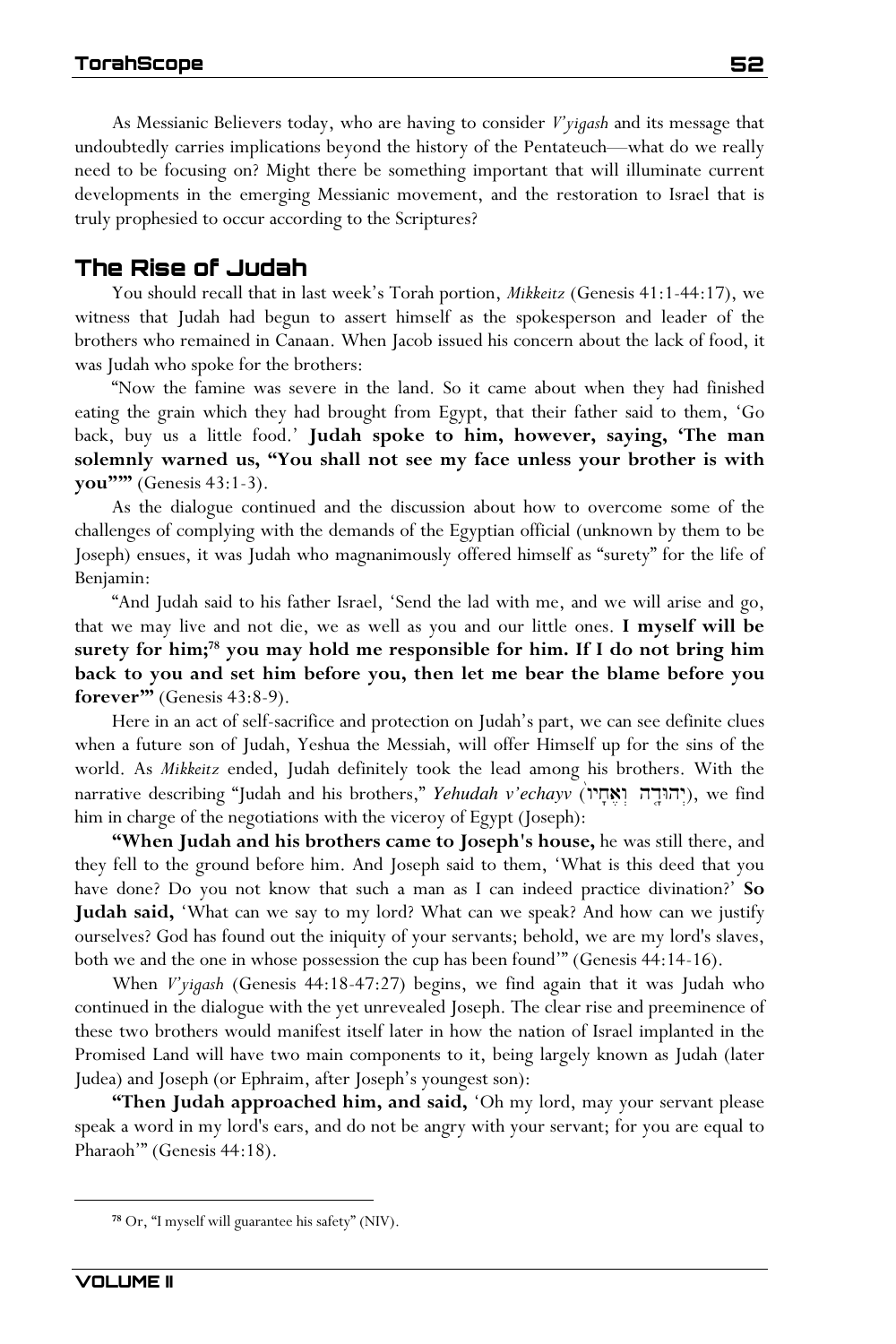As this interaction took place, it was Judah and Joseph who discussed the challenges that faced Jacob, who still grieved over the loss of his son Joseph (who he thought was dead). The dialogue proceeded and Judah eloquently described the pain of watching his father suffer the loss of his beloved son, and how he would suffer more if the brothers did not return with the youngest, Benjamin (Genesis 44:19-34). Most importantly, it was Judah who declared to Joseph that he alone would offer up his life for the life of his brother Benjamin (Genesis 44:30). Here at this critical juncture, Judah was the one who attempted to acquire a degree of mercy from the shrouded Joseph toward his family.

Viewing the events in *Mikkeitz* and into *V'yigash*, one can find that the two brothers Judah and Joseph emerged into taking some very prominent roles in their generation. What they did appropriately complimented the other, as together they assured the survival of the future of the nation of Israel. Many readers have concluded that the unique characteristics of Judah and Joseph include prophetic foreshadowings of later events and occurrences throughout God's plan of salvation history.

## **Joseph Recognizes God's Hand**

At the point when Judah declared his willingness to offer his life for that of his brother Benjamin, this was when *Joseph finally broke down* and could no longer withhold himself. **Joseph revealed himself to his brothers.** Was this a result of Joseph witnessing how his brother Judah, the one who had originally suggested that he be sold into slavery (Genesis 37:26-27), had matured into a man of compassion? Whatever the actual reason or combination of factors, the emotional reality of what Joseph was witnessing was too difficult for him to contain:

"Then Joseph could not control himself before all those who stood by him, and he cried, 'Have everyone go out from me.' So there was no man with him when Joseph made himself known to his brothers. And he wept so loudly that the Egyptians heard it, and the household of Pharaoh heard of it. **Then Joseph said to his brothers, 'I am Joseph! Is my father still alive?'** But his brothers could not answer him, for they were dismayed at his presence. Then Joseph said to his brothers, 'Please come closer to me.' And they came closer. **And he said, 'I am your brother Joseph, whom you sold into Egypt.** Now do not be grieved or angry with yourselves, because you sold me here, for God sent me before you to preserve life'" (Genesis 45:1-5).

It is most interesting how the Lord molded both Judah and Joseph through completely different circumstances, into the figures of their generation—who would later symbolize the future divisions of Israel that will eventually be reunited in the end-times. Joseph understood beyond a shadow of doubt that it was God Himself who was responsible for all of the episodes of his life, which positioned him into the place to be a preserver of the family of Israel. His statements clearly made this known:

"And now do not be grieved or angry with yourselves, because you sold me here; **for God sent me before you to preserve life**…**And God sent me before you to preserve for you a remnant in the earth, and to keep you alive by a great deliverance**. Now, therefore, it was not you who sent me here, but God; and He has made me a father to Pharaoh and lord of all his household and ruler over all the land of Egypt. Hurry and go up to my father, and say to him, 'Thus says your son Joseph, **"God has made me lord of all Egypt; come down to me, do not delay"**'" (Genesis 45:5, 7-9).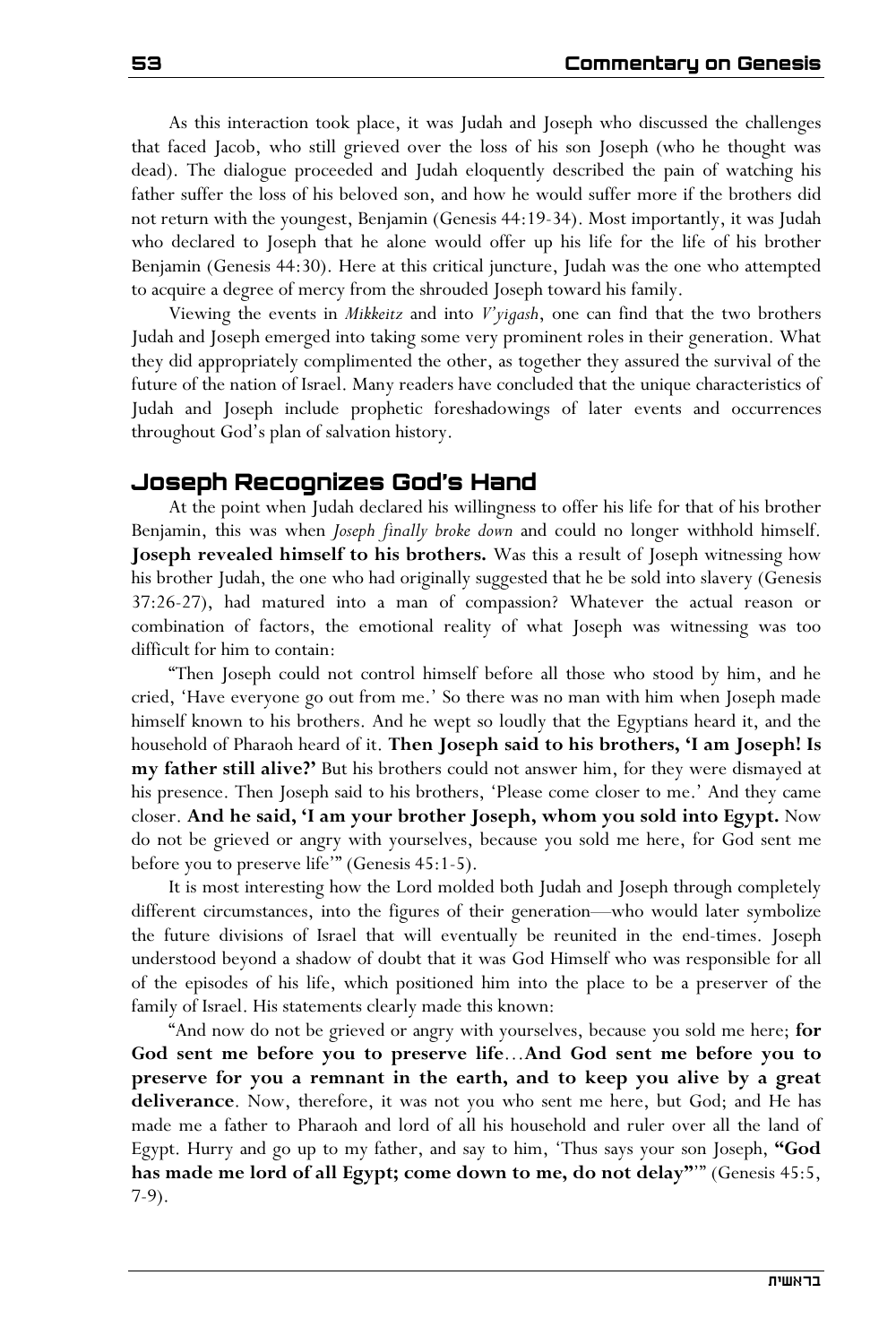Joseph recognized that it was God who had orchestrated the affairs of his life to position him to be the viceroy of Egypt, and be the ultimate deliverer of the family of Israel when the famine strikes. Joseph, whose rise to prominence came through the trials of affliction coupled with the blessing of God to interpret dreams, was no doubt the son who was used by Him to salvage Israel at this point in time.

What does the example of Joseph revealing himself as God's appointed deliverer communicate to us, as Twenty-First century men and women of faith? Have you ever received an inkling from the Lord that you will be placed in an important position in the future, to help someone or communicate something critical to those needing direction? How many of us might complain about some of the ups and downs of the growth and development of the Messianic movement, not realizing that we have to have a long term perspective, and that some of the things we say—be it explaining who Yeshua is as the Messiah to Jewish friends, or the importance of our Hebraic Roots to Christian colleagues—are to be kept to ourselves until the appropriate time?

How much patience and forbearance do you think a man like Joseph had to possess in order to ably handle his brothers? How much do you think you might need in handling various situations and circumstances in life?

## **A Supernatural Union**

Certainly, the prophecy of Ezekiel 37:15-28, which composes the Haftarah selection for *V'yigash*, has come to be emblematic of the ultimate reunion and restoration to God's people as promised by Him. Torah students are reminded year after year that the final restoration of Israel is a prophetic expectation not to be overlooked or ignored. How this involves today's Messianic movement, particularly with Jewish Believers coming to faith in Yeshua the Messiah in great numbers, and many evangelical Christians embracing their Hebraic Roots, is one which has provoked a wide number of responses. While there are many details in this prophecy that need to be explored by readers, the undeniable theme of Ezekiel's oracle is how a great supernatural unity is to transpire, one which ultimately represents God's sovereignty and cannot be broken by any mortal:

"The word of the LORD came again to me saying, 'And you, son of man, take for yourself one stick and write on it, "For Judah and for the sons of Israel, his companions"; then take another stick and write on it, "For Joseph, the stick of Ephraim and all the house of Israel, his companions." Then join them for yourself one to another into one stick, that they may become one in your hand. And when the sons of your people speak to you saying, "Will you not declare to us what you mean by these?" say to them, "Thus says the Lord GOD, 'Behold, I will take the stick of Joseph, which is in the hand of Ephraim, and the tribes of Israel, his companions; and I will put them with it, with the stick of Judah, and make them one stick, and they will be one in My hand.' And the sticks on which you write will be in your hand before their eyes. And say to them, 'Thus says the Lord God, "Behold, I will take the sons of Israel from among the nations where they have gone, and I will gather them from every side and bring them into their own land; and I will make them one nation in the land, on the mountains of Israel; and one king will be king for all of them; and they will no longer be two nations, and they will no longer be divided into two kingdoms. And they will no longer defile themselves with their idols, or with their detestable things, or with any of their transgressions; but I will deliver them from all their dwelling places in which they have sinned, and will cleanse them. And they will be My people, and I will be their God. And My servant David will